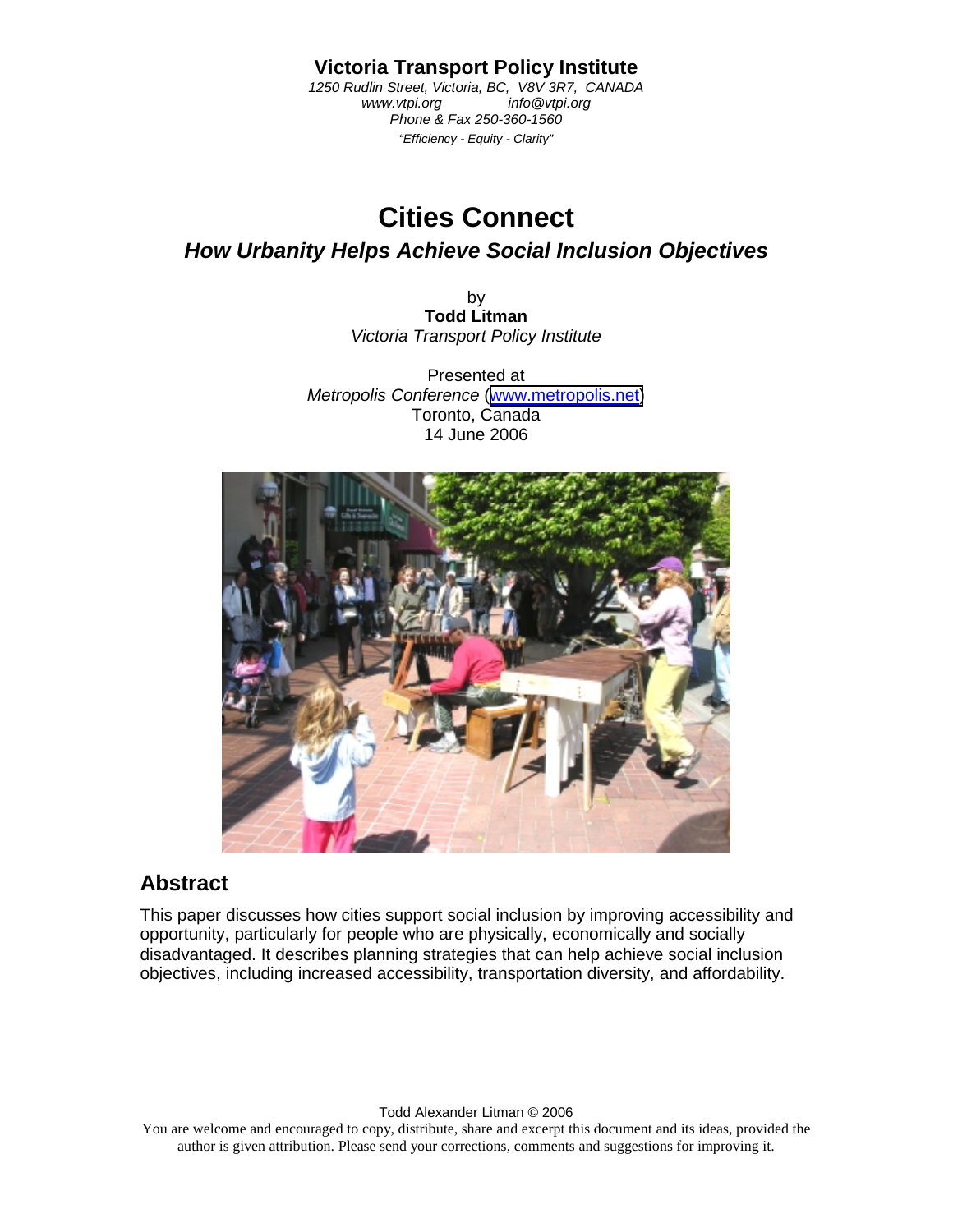#### *Cities Connect Victoria Transport Policy Institute*

## **Introduction**

The theme of this paper is, *Cities Connect*, recognizing that cities create social and economic value by connecting people and activities. These connections reflect *accessibility*, that is, the general ability to obtain goods and services, and participate in activities. Cities bring people and activities together and expand transport options. These connections are particularly important to people who are physically, economically and socially disadvantaged. As a result, cities help achieve *social inclusion*, that is, they increase social and economic opportunities for disadvantaged people.

The term *social inclusion* is seldom used in North America. Planners here are more likely to say that it is important to provide *basic mobility*, which refers to transport for goods, services and activities that have high social value, such as:

- Emergency services (police, fire, ambulances, etc.).
- Health care.
- Essential shopping.
- Education and employment (commuting).
- Public services, mail, and freight distribution.
- A certain amount of social and recreational activities.

*Social inclusion* is both an efficiency and an equity issue. People who are excluded from social and economic opportunities suffer directly, and are less productive, more dependent on social programs, and more likely to be involved in criminal and selfdestructive behavior. Social inclusion therefore provides multiple benefits, including economic development, public cost savings, and reduced crime.

*Figure 1* **Social Exclusion Results From Multiple Challenges** 



*A combination of overlapping factors contribute to social exclusion. The more challenges a person faces, the more they are excluded from important activities and opportunities.*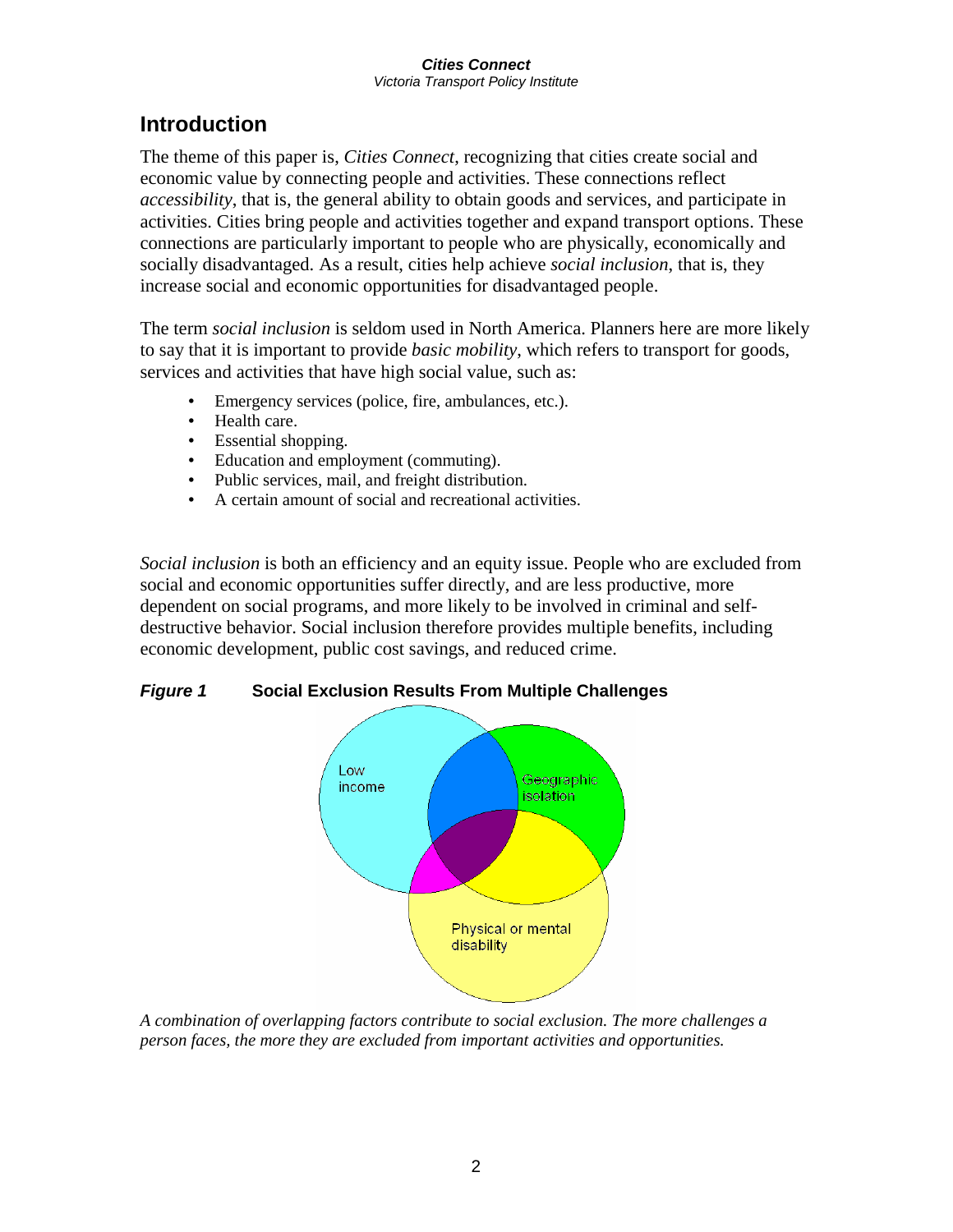#### *Cities Connect Victoria Transport Policy Institute*

Cities increase accessibility by orders of magnitude. For example, from a *rural* location, 30-minutes of non-automobile travel can typically access a small store and elementary school, and a few dozen neighbors. From a *suburban* location, 30-minutes of nonautomobile travel can typically access a small commercial center and a few hundred neighbors, although walking may be difficult due to limited sidewalks and heavy road traffic. But from an *urban* location 30-minutes of non-automobile travel can typically access hundreds of businesses and many thousands of jobs and neighbors. In cities, sidewalks connect most destinations, public transit service is frequent, and there are convenient links to airports and train stations for longer distance trips.

Increased accessibility tends to increase overall economic opportunity and productivity, reflecting *efficiencies of agglomeration*. This means workers have a larger pool of potential jobs; employers have a larger pool of potential workers; there are more education options; professionals have more opportunities to share information; businesses have more potential customers; and increased competition forces businesses to improve service quality. Increased accessibility tends to reduce transportation costs to individual consumers, businesses and regional economies, providing economic development benefits ("Economic Development Impacts," VTPI, 2005).



*The portion of trips made by transit and walking increase as an area becomes more urbanized.* 

Urban environments tend to reduce per capita motor vehicle use and increase nonmotorized travel, as indicated in Figure 2. These travel impacts provide a variety of economic, social and environmental benefits, including reductions in total transportation costs, per capita traffic accidents, energy consumption and pollution emissions, and increases physical fitness and public health (Litman, 2005; Frank, Kavage and Litman, 2006). Urban environments designed for walking and social interactions also tend to increase *community cohesion*, the quality of relationships among people in a community, as indicated by the frequency of positive interactions, the number of neighborhood friends and acquaintances, and their sense of community connections, particularly among people of different economic classes and social conditions (Appleyard, 1981).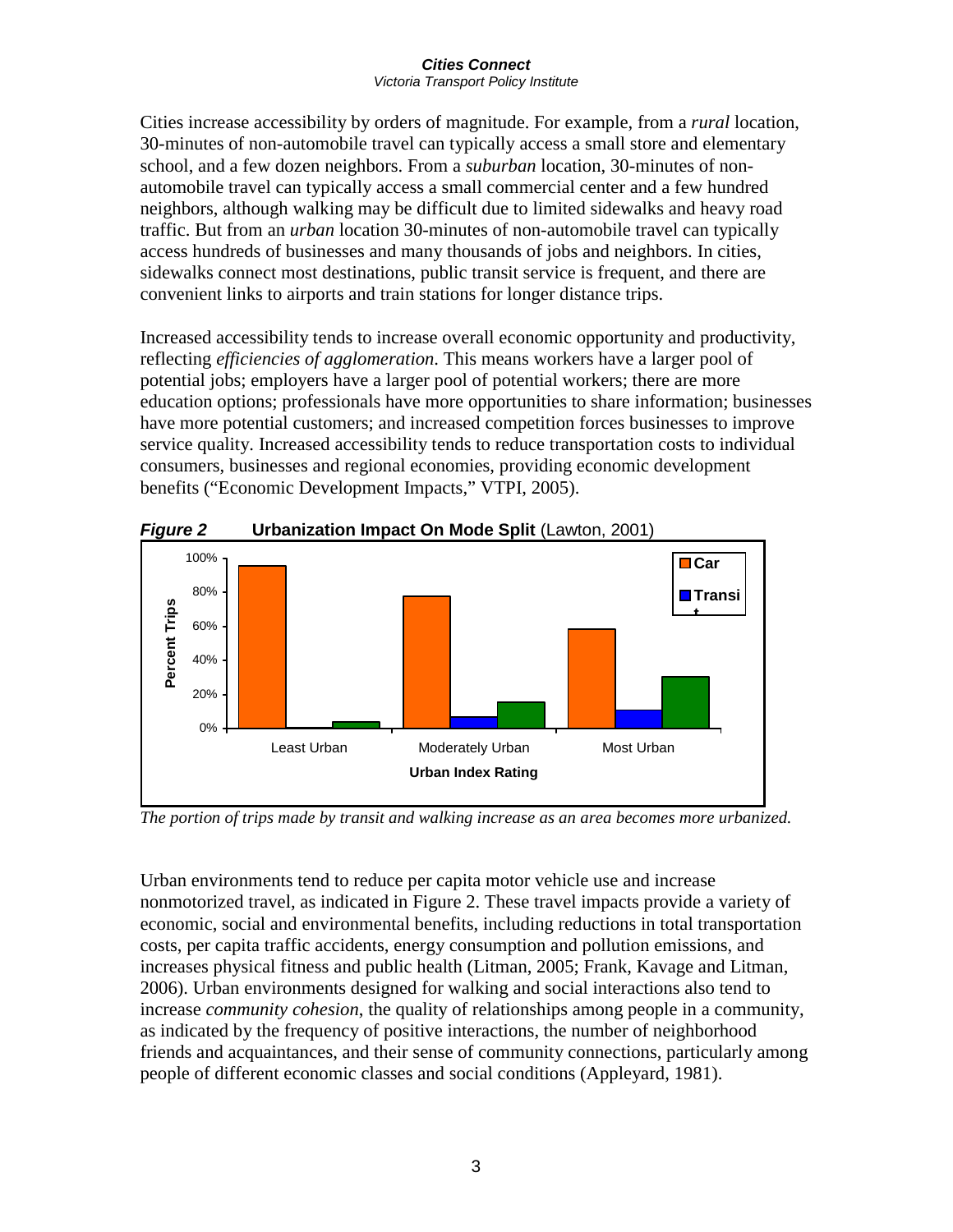*Victoria Transport Policy Institute* 

| <b>Table 1</b><br><b>Transportation-Related Benefits Of Cities</b> |                                                                             |  |
|--------------------------------------------------------------------|-----------------------------------------------------------------------------|--|
| <b>Benefits</b>                                                    | <b>Description</b>                                                          |  |
| Improved accessibility                                             | Improved accessibility among people and economic activities.                |  |
| Facility cost savings                                              | Reduced per capita road and parking facility costs.                         |  |
| Consumer savings                                                   | Reduced per capita transportation costs.                                    |  |
| <b>Transport diversity</b>                                         | Improved transportation options, particularly for non-drives.               |  |
| Road safety                                                        | Reduced per capita traffic crash rates.                                     |  |
| Environmental protection                                           | Reduced pollution emissions and habitat degradation.                        |  |
| Efficient land use                                                 | More compact development, reduced sprawl.                                   |  |
| Economic development                                               | Efficiencies of agglomeration, increases productivity and wealth.           |  |
| Community cohesion                                                 | Positive interactions among people in a community.                          |  |
| Public health                                                      | More physical activity (particularly walking) increases fitness and health. |  |

*More compact, mixed, connected land use patterns provide a variety of benefits.* 

The benefits of urbanization are not limited to large cities – they exist to various degrees in smaller cities, towns and villages that have compact, mixed and connected land uses, and transportation diversity, particularly walkability and adequate public transit service.

The benefits of improved accessibility, transportation system diversity, and community cohesion are particularly important for people who are physically, economically or socially disadvantaged and so rely on non-automobile transportation. As a result, urban environments are more equitable than automobile-dependent suburban and rural land use patterns that isolate non-drivers and increase transportation costs.

Some people may be skeptical. They associate cities with problems such as poverty, conflict, crime and high living costs. Some urban areas *do* have these problems, but it is inaccurate to conclude that cities *cause* them. Urban problems result from *urban flight* (wealthier residents moving to suburbs), which causes segregation and *urban blight* (degraded neighborhoods). But such problems are not inherent to urban environments, many city neighborhoods are prosperous, mixed and healthy. Urban degradation would be far worse if cities lacked the economic and social benefits described in this paper.

In addition, many features that make cities productive, such as density, mix and reuse (or *creative destruction*) increase some costs, including land values, construction costs, and conflicts among neighbors. As a result, suburban development often seems easier and cheaper. However, these are short-term savings, offset by higher long-term transport costs and social exclusion problems. Urban redevelopment provides long-term benefits, including improved opportunity, reduced transportation costs, greenspace preservation and increased community cohesion. Considering all impacts urban redevelopment is often more cost effective and beneficial than suburban sprawl.

To illustrate this, consider the ideal home location for somebody who is poor and cannot drive, but wants to work or attend school, and be involved in their community. They are best off in a compact, mixed, walkable urban neighborhood with plenty of services and activities, provided it is safe and friendly. Affordable housing in such a neighborhood is a valuable gift to disadvantaged people.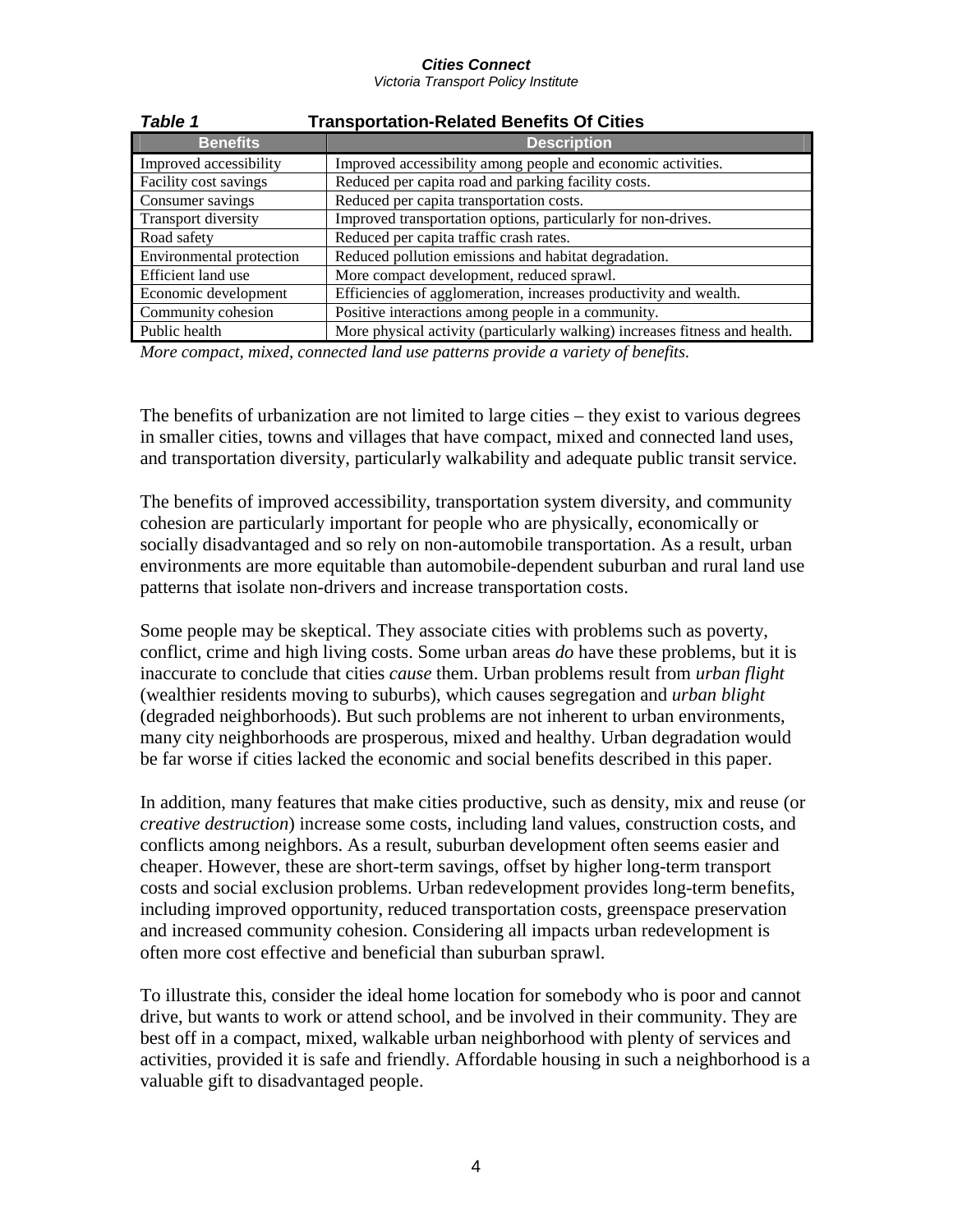# **Roots of Current Problems**

Many current transportation and land use policies contribute to social exclusion. These include transport planning practices that unintentionally favor automobile travel, and undervalue alternative modes ("Comprehensive Transport Planning," VTPI, 2005), and land use policies that unintentionally favor automobile-oriented sprawl, and discourage more urban land use development ("Smart Growth Reforms," VTPI, 2005).

For example, current travel surveys tend to undercount non-motorized trips, because they undercount short trips, recreational trips, travel by children, and the walking links of motorized trips. Such surveys generally indicate that walking and cycling represent just 5-10% of total trips, justifying relatively modest investment in nonmotorized facilities. More comprehensive surveys indicate that 15-25% of total urban area trips are by walking or cycling, justifying more public support for these modes.

Current planning practices also tend to undervalue public transit travel by focusing on just one or two planning objectives. For example, transportation project evaluation tends to focus on congestion reduction and vehicle operating costs, ignoring other benefits that result when travelers shift from automobile to public transit, such as parking cost savings, reduced vehicle ownership, crash reductions, improved mobility for non-drivers, and improved public health ("Transit Evaluation," VTPI, 2005). Conventional planning also tends to ignore or undervalue mobility management strategies, such as parking and road pricing reforms that encourage more economically efficient travel behavior. Many jurisdictions have funding dedicated to parking and roadway improvements that cannot be used for other types of transportation facilities and services, even if they are more cost effective and equitable overall.

Current roadway planning practices tend to emphasize increasing motor vehicle traffic speeds and volumes, at the expense of the pedestrian environment. For example, traffic engineers generally evaluate transportation system quality based on vehicle traffic speeds and roadway level-of-service, which only considers vehicle travel, rather than indicators that reflect personal mobility and accessibility, or roadway level-of-service from a pedestrian's perspective. This results in planning decisions that degrade the pedestrian environment, reducing mobility options for non-drivers and community cohesion.

Similarly, many current planning practices stimulate automobile-oriented sprawl, reducing mobility options for non-drivers and increasing social segregation. These include generous minimum parking requirements, building setback requirements, and restrictions on land use mix. Infrastructure funding and pricing practices tend to favor urban expansion over infill development ("Smart Growth Reforms," VTPI, 2005).

Although individually these biases and distortions may seem modest and justified from a narrow perspective, their effects are cumulative, particularly over the long-term. The result is a significant increase in automobile dependency and sprawl, reduced opportunity for non-drivers, degraded urban environments, and reduced community cohesion.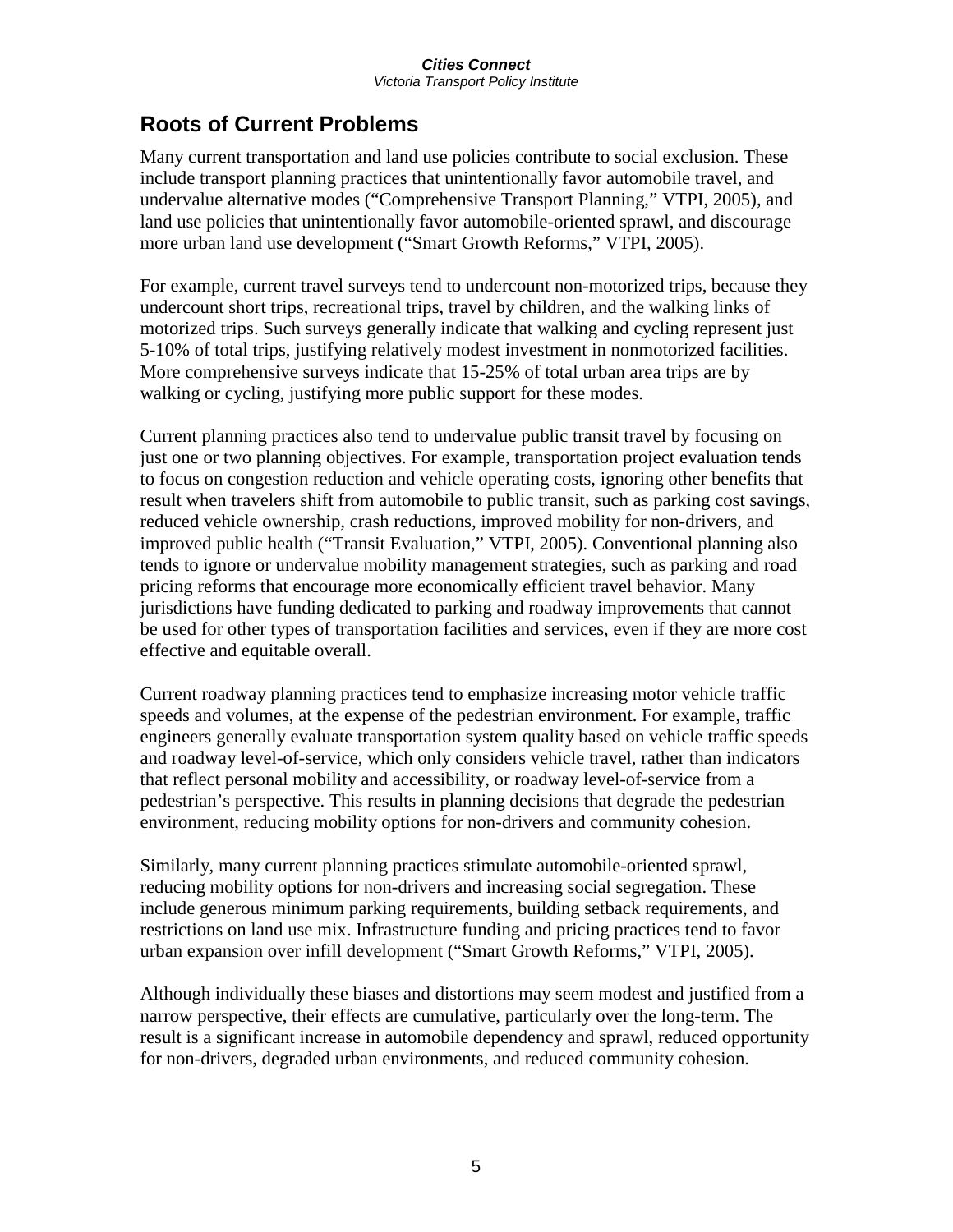# **Strategies For Increasing Social Inclusion**

There are many ways to support social inclusion and help achieve other strategic planning objectives by improving land use accessibility, affordability and transportation diversity. Examples are described below. For more information see the *Online TDM Encyclopedia* (VTPI, 2005).

## *Smart Growth ("Smart Growth," VTPI, 2005)*

*Smart growth* (also called *new urbanism* and *transit-oriented development*) refers to planning policies that increase land use density, mix, connectivity and walkability. Table 2 compares smart growth with sprawl development patterns. There are many specific ways of encouraging smart growth, including development policy and planning reforms, infrastructure funding and pricing changes, roadway design, and open space preservation.

|                                            | <b>Smart Growth</b>                                                                                                                        | <b>Sprawl</b>                                                                                                                                                |
|--------------------------------------------|--------------------------------------------------------------------------------------------------------------------------------------------|--------------------------------------------------------------------------------------------------------------------------------------------------------------|
| Density                                    | Compact development.                                                                                                                       | Lower-density, dispersed activities.                                                                                                                         |
| Growth pattern                             | Infill (brownfield) development.                                                                                                           | Urban periphery (greenfield) development.                                                                                                                    |
| Land use mix                               | Mixed land use.                                                                                                                            | Homogeneous (single-use, segregated) land<br>uses.                                                                                                           |
| Scale                                      | Human scale. Smaller buildings,<br>blocks and roads. Careful detail,<br>since people experience the<br>landscape up close, as pedestrians. | Large scale. Larger buildings, blocks, wide<br>roads. Less detail, since people experience the<br>landscape at a distance, as motorists.                     |
| Public services (shops,<br>schools, parks) | Local, distributed, smaller.<br>Accommodates walking access.                                                                               | Regional, consolidated, larger. Requires<br>automobile access.                                                                                               |
| Transport                                  | Multi-modal transportation and<br>land use patterns that support<br>walking, cycling and public transit.                                   | Automobile-oriented transportation and land<br>use patterns, poorly suited for walking, cycling<br>and transit.                                              |
| Connectivity                               | Highly connected roads, sidewalks<br>and paths, allowing relatively direct<br>travel by motorized and<br>nonmotorized modes.               | Hierarchical road network with numerous loops<br>and dead-end streets, and unconnected<br>sidewalks and paths, with many barriers to<br>nonmotorized travel. |
| Street design                              | Streets designed to accommodate a<br>variety of activities. Traffic<br>calming.                                                            | Streets designed to maximize motor vehicle<br>traffic volume and speed.                                                                                      |
| Planning process                           | Planned and coordinated between<br>jurisdictions and stakeholders.                                                                         | Unplanned, with little coordination between<br>jurisdictions and stakeholders.                                                                               |
| Public space                               | Emphasis on the public realm<br>(streetscapes, pedestrian<br>environment, public parks, public<br>facilities).                             | Emphasis on the private realm (yards, shopping<br>malls, gated communities, private clubs).                                                                  |

**Table 2 Comparing Smart Growth and Sprawl** ("Smart Growth," VTPI, 2005)

*This table compares Smart Growth with sprawl land use patterns.*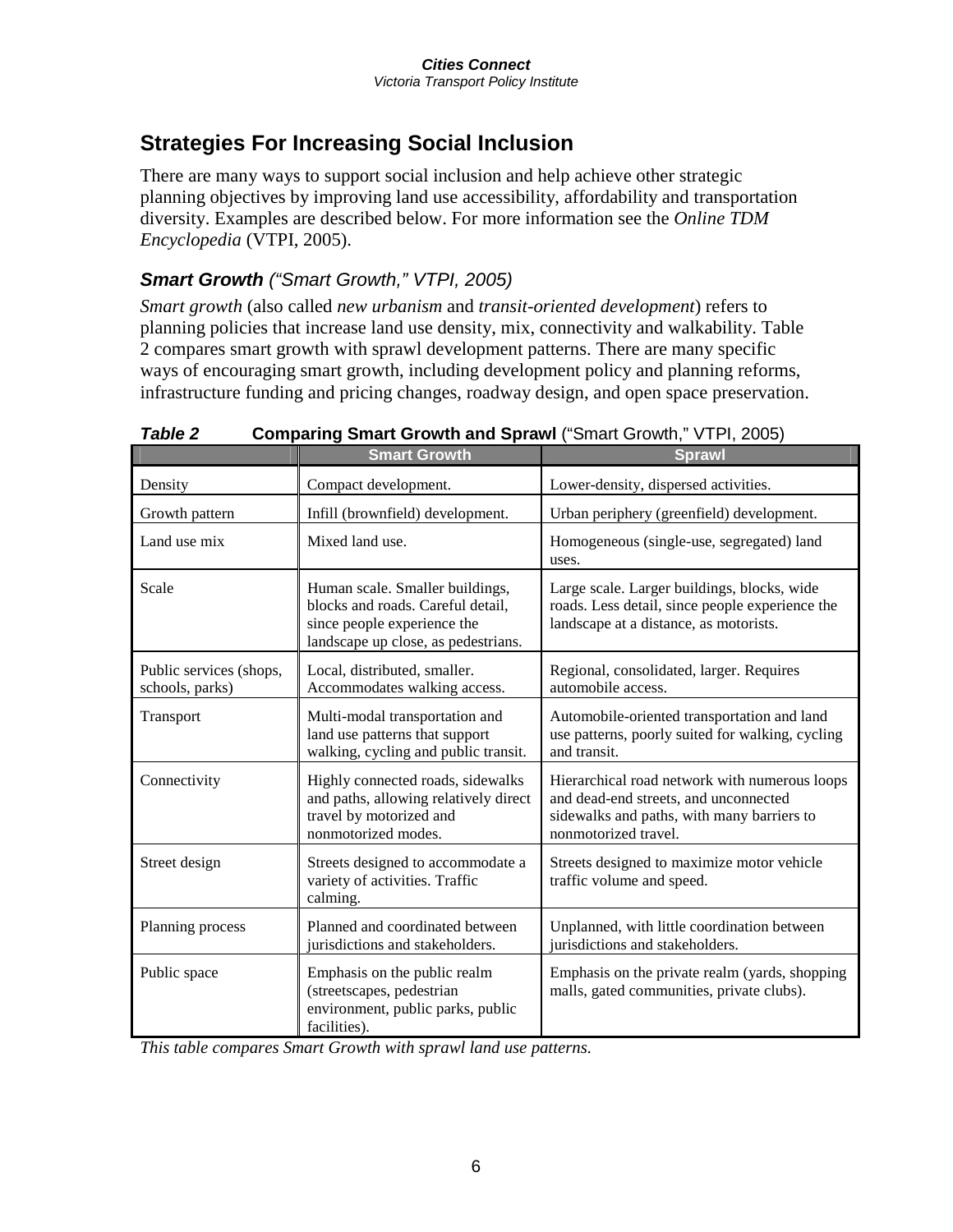*Victoria Transport Policy Institute* 

### *Location Efficient Development*

*Location efficient development* means that activities are located together to increase accessibility and reduce vehicle travel. Current planning practices often consider housing and transportation costs separately, resulting in "affordable" housing being located in less accessible areas where transport costs are high. Location-efficient development locates affordable housing in compact, mixed-use, multi-modal neighborhoods where nondrivers experience a high level of accessibility and transportation costs are relatively low. It takes advantaged of reduced vehicle ownership rates to reduce parking requirements, providing additional opportunities for savings.

#### **True Housing Affordability** – by Jim Lazar

Housing decisions affect household budgets in many ways, besides rent or mortgage payments. A truly affordable home is one that:

- 1. Is located close to transit, shopping, schools and employment, reducing vehicle ownership and operating costs. This can save \$2,000 - \$5,000 annually.
- 2. Is energy efficient. This can save \$500 \$1,500 annually.
- 3. Is built with quality materials. This can reduce annual maintenance and replacement costs.
- 4. Is built with non-toxic materials, which helps prevent respiratory illnesses. This can save 2-10 sick days annually.
- 5. Supports *community cohesion* (friendly neighborly interactions), which tends to increase security, reduce expenses such as childcare, and improve residents' quality of life.

Location efficient development can significantly reduce total household costs, as illustrated in Figure 3.



*Figure 3* **Affordability Index** (CTOD, 2006)

*Total household costs tend to be lower in urban areas due to reduced transport costs.*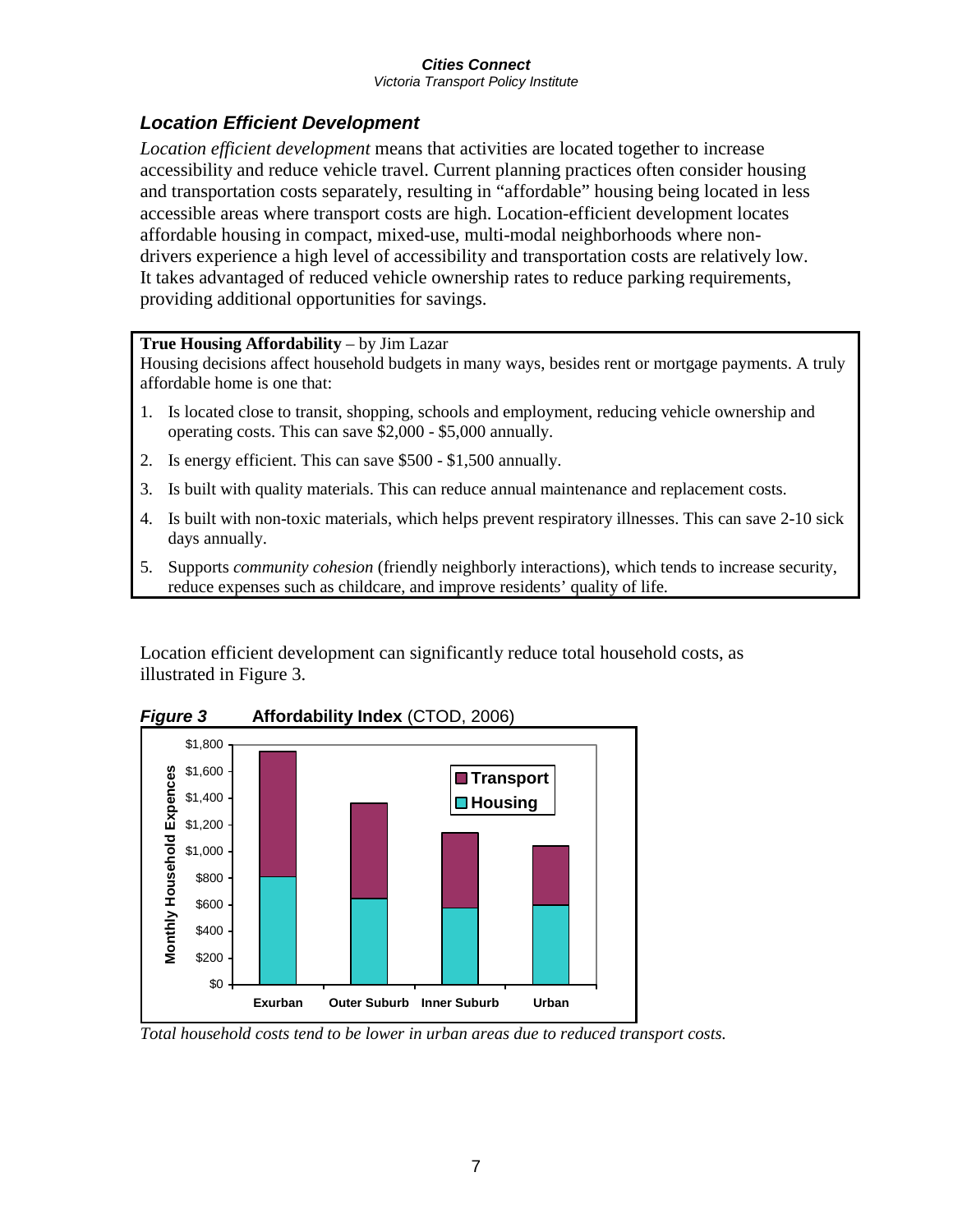*Victoria Transport Policy Institute* 

### *Improving Transport System Diversity and Affordability*

There is much that can be done to create a more balanced and affordable transport system that provides a high level of mobility to non-drivers. Below are examples (VTPI, 2005).

- Improve *walking* and *cycling* conditions.
- Improve *public transit*, *ridesharing* and *taxi* services.
- *Cash-out* and *unbundled* parking, so people who rely on alternative modes are able to capture the resulting parking cost savings.
- Increased *carsharing* (vehicle rental services designed to substitute for vehicle ownership), so people have a convenient alternative to private vehicle ownership.
- *Distance-based pricing*, which converts fixed vehicle charges, such as ownership taxes, registration fees and insurance premiums, into mileage-based charges.

### *Special Commuter Programs*

Special programs can provide commuter services for disadvantaged people (Sawicki and Moody, 2000). These can include special ridesharing and transit services from lowerincome neighborhoods to employment centers, and incentives such as parking cash out and commuter benefits, which provides additional financial benefits to non-drivers.

### *Universal Design*

*Universal Design* (also called *Inclusive Design*, *Accessible Design* or just *Accessibility*) refers to facility designs that accommodate the widest range of potential users, including people with mobility and visual impairments (disabilities) and other special needs. Although Universal Design standards address the needs of people with disabilities, it is a comprehensive concept that can benefit all users. For example, wider sidewalks, curb cuts and ramps, and low-floor buses can improve convenience for many types of travelers, not just those who use wheelchairs or walkers.

Universal Design planning includes:

- Standards for pedestrian facilities, transit vehicles and other transportation services adopted by local, state/provincial or federal governments.
- Programs to educate planners and designers on incorporating Universal Design into planning.
- Special projects and funding to reduce barriers and upgrade facilities to meet new accessibility standards.
- Parking facility design standards that dedicate spaces for vehicles used by people with disabilities, and include extra large spaces for vans with lifts.
- Development of *Multi-Modal Access Guides*, with maps and wayfinding information to a particular destination, including availability of transit and taxi services, and the quality of walking conditions.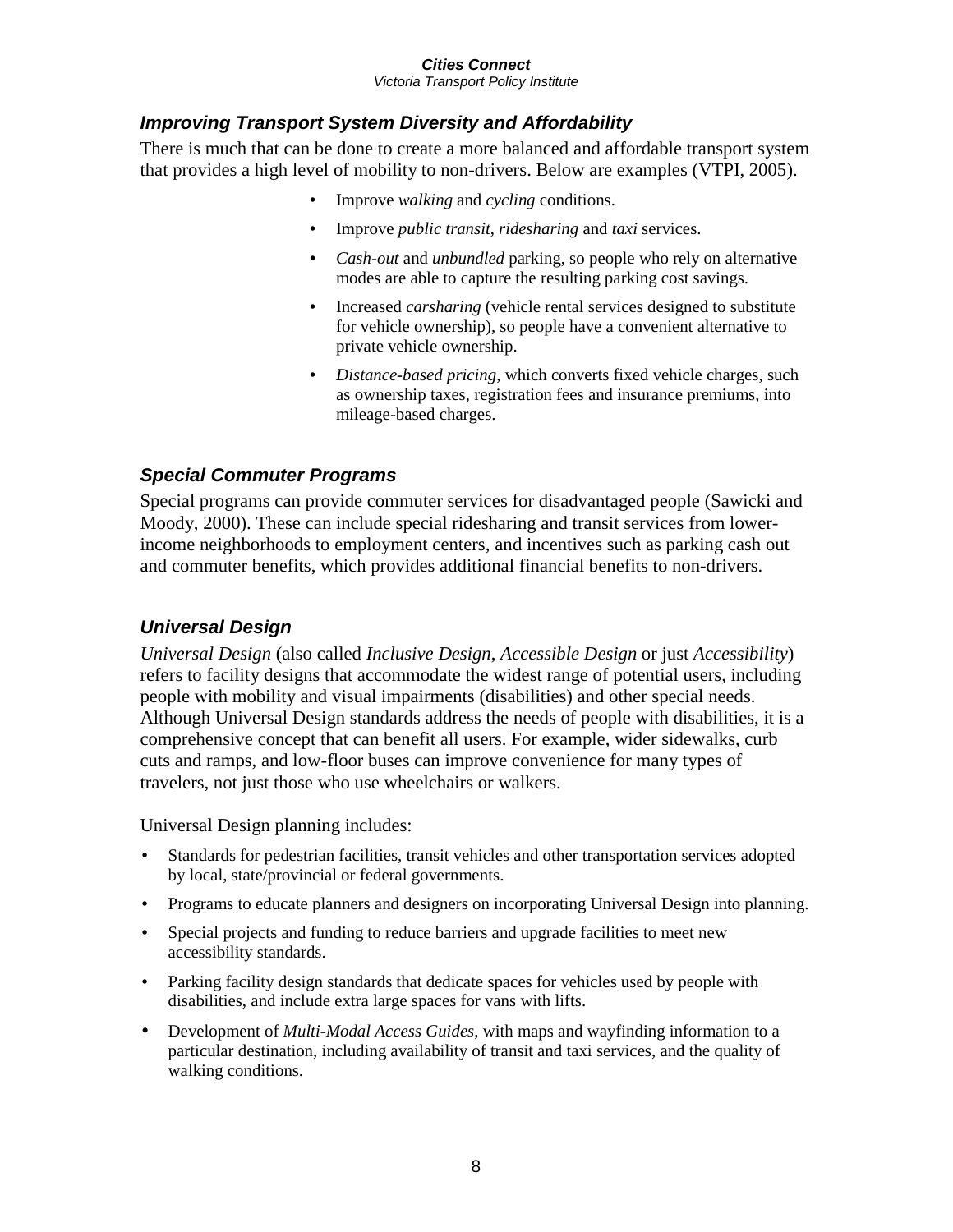*Victoria Transport Policy Institute* 

### *Support Community Cohesion*

Community cohesion refers to the quantity and quality of positive social interactions within a community, particularly among people of different economic classes and social conditions. Various transportation and land use policies can support community cohesion, by increasing opportunities for people who live and work in an area to meet during normal daily activities ("Livability," VTPI, 2005). Below are examples.

- Create human-scale, mixed-use urban villages, with clearly defined geographic areas and unique identities ("New Urbanism," VTPI, 2005).
- Maximize walkability. Design streets with high-quality sidewalks, crosswalks, and paths. Incorporate features such as pedestrian-oriented street lighting, landscaping, benches, public art, and other design features that attract people of diverse incomes and cultural backgrounds.
- Implement traffic calming and streetscaping to reduce vehicle traffic speeds and volumes, and create a more attractive and secure street environment for pedestrians and residents.
- Maximize the quality of the public realm (public places where people naturally meet), including sidewalks, pocket parks, plazas, neighborhood schools, local shops, and bus shelters.
- Encourage land use mixing at a fine grained scale, including mixed-use buildings (such as ground-floor retail with residential above), mixing on a street, and mixing within a neighborhood.
- Manage parking to reduce the amount of parking required to serve destinations and to improve parking facility design. Orient buildings to the sidewalks, rather than behind large parking lots.
- Support local services, such as neighborhood schools, shops, banks, and police stations.
- Address security concerns. Encourage residents to work together to improve security.
- Support neighborhood events and activities, such as street parties and fairs, and local sporting and cultural events.
- Create more multi-modal transportation systems and more accessible land use development patterns. Correct policy and planning distortions that favor automobile travel and sprawl.